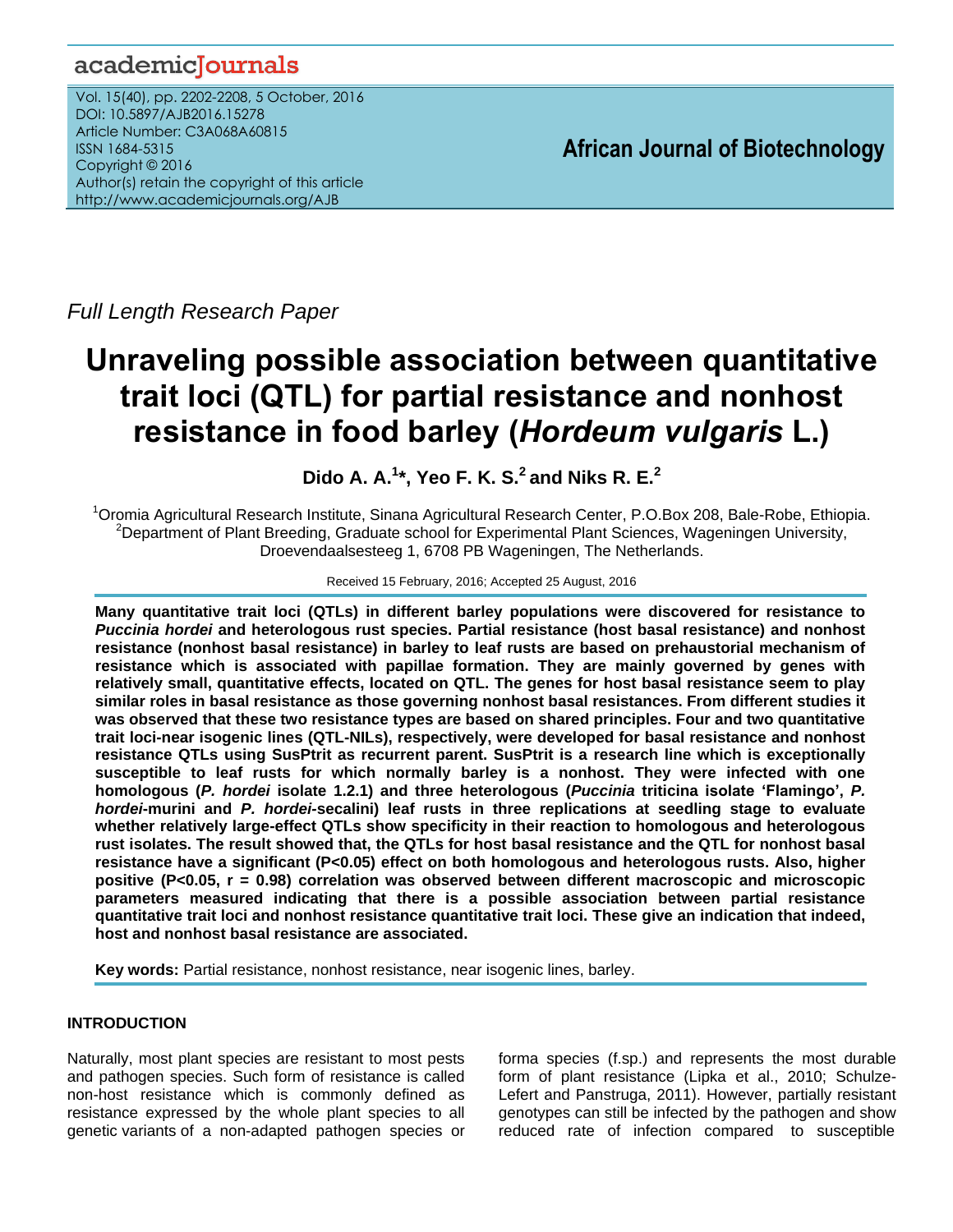genotypes, which is an outcome of lower rate of colonization by the fungus (Niks and Rubiales, 2002; Niks and Marcel, 2009). Many factors contribute to nonhost resistance to unadapted pathogens, including constitutive defenses and induced defenses (Uma et al., 2011; Fan and Doerner, 2012). The possibility of transferring nonhost resistance to crop plants enabled the study of its association with host resistance. There are a number of examples of successful transfer of such resistance from nonhost to host species (Wulff et al., 2011). An important question will be whether there is association between genes potentially involved in nonhost resistance and host resistance and genes involved in nonhost resistance deploying them into host plants will result in durable resistance.

As QTLs can confer certain level of resistance by their cumulative effects, the adaptation of a pathogen and breakdown of each QTL resistance-allele is more difficult than breakdown of one monogenic resistance gene (Lindhout, 2002), particularly when each QTL-gene encodes a different gene product.

Near-isogenic lines (NILs) differing with regard to disease QTLs provide valuable material for a more detailed study into the genetic basis of quantitative resistance. Thus, development of such NILs allows the evaluation of a QTL in a nearly uniform genetic background, overcoming the difficulties of identifying QTL phenotypes (Marcel et al., 2007). QTL-NILs do not only provide a better estimate for the effect of single QTL alleles, but also provide a better insight into QTL x pathogen and QTL x environment interactions. Furthermore, QTL-NILs may provide a starting point for the unraveling of functional genes underlying these loci and possibly be useful for positional cloning (van Berloo et al., 2001).

For the purpose of evaluation of a QTLs genetic basis for quantitative resistance, five QTL-near isogenic lines (QTL-NILs) were developed by introgressing four host basal resistance QTLs and a nonhost resistance QTL into SusPtrit genetic background. SusPtrit is an experimental line which not only susceptible to the homologous rust, *P. hordei*, but also exceptionally susceptible to leaf rusts for which normally barley is a nonhost. The QTL-NILs developed allow us to study the possible association between the QTLs for host basal resistance and nonhost resistance (Marcel et al., 2007).

Therefore, this study was conducted to evaluate whether relatively large-effect QTLs show association in their reaction to homologous and heterologous rust isolates, and also, to evaluate their mechanism of resistance at tissue and cell level, especially whether the resistance is based on hypersensitivity or nonhypersensitivity.

**Table 1.** QTL-NILs used in this study.

| <b>QTL-NILs</b> | <b>Donor line</b> |
|-----------------|-------------------|
| Vada-Rphq2      | Vada              |
| Vada-Rphq3      | Vada              |
| L-94-Rphq2      | L-94*Vada         |
| L-94-Rpha3      | L-94*Vada         |
| Su-Rpha2        | SusPtrit*Vada     |
| Su-Rpha3        | SusPtrit*Vada     |
| Su-Rpha11       | SusPtrit*Steptoe  |
| Su-Rphq16       | SusPtrit*Dom      |
| Su-Onh.L        | SusPtrit*L94      |
| Su-Onh. V       | SusPtrit*Vada     |

#### **MATERIALS AND METHODS**

All experiments were conducted in Plant Research International (PRI) laboratory and greenhouse at Wageningen University, The Netherlands.

#### **Plant materials**

Near isogenic lines (NILs) with SusPtrit genetic background (Table 1) and having resistance QTLs, *Rphq2*, *Rphq3*, *Rphq11, Rphq16*  and *Rnhq* (*Rnhq-V* and *Rnhq-L*), were used for this study.

The parental lines for each respective NILs were used as a reference. In addition, L94-NILs (L94-*Rphq2* and -*Rphq3*) and Vada-NILs (Vada-*rphq2*, and -*rphq3*) were included as well. For the histology assays, host plants corresponding to the rust species under observation were added as a reference.

#### **Inoculum**

Four isolates of rust fungi were used in infection studies (Table 2). They were multiplied on their respective host species. Urediniospores were collected and dried in desiccators for 5 to 7 days before used for inoculation.

#### **Genotyping QTL-NILs**

Genotyping of each QTL-NILs was performed before sowing to confirm the introgression of donor resistant allele by using molecular markers flanking the QTL region (Table 3). For this purpose DNA of each QTL-NILs was isolated following the CTAB isolation method according to Wang et al. (1993).

#### **Phenotyping QTL-NILs with homologous rust isolate**

Seeds of QTLs-NILs were sown in 37  $\times$  39 cm boxes in two rows along with reference lines. Depending on the availability of seeds, 1 to 2 seeds were sown for each NIL. The secondary leaves were clipped out and the fully grown primary leaves were fixed horizontally with adaxial side up in an inoculation tower and

\*Corresponding author. E-mail: alloaman2001@yahoo.com.

Author(s) agree that this article remains permanently open access under the terms of the Creative Commons Attribution [License 4.0 International License](http://creativecommons.org/licenses/by/4.0/deed.en_US)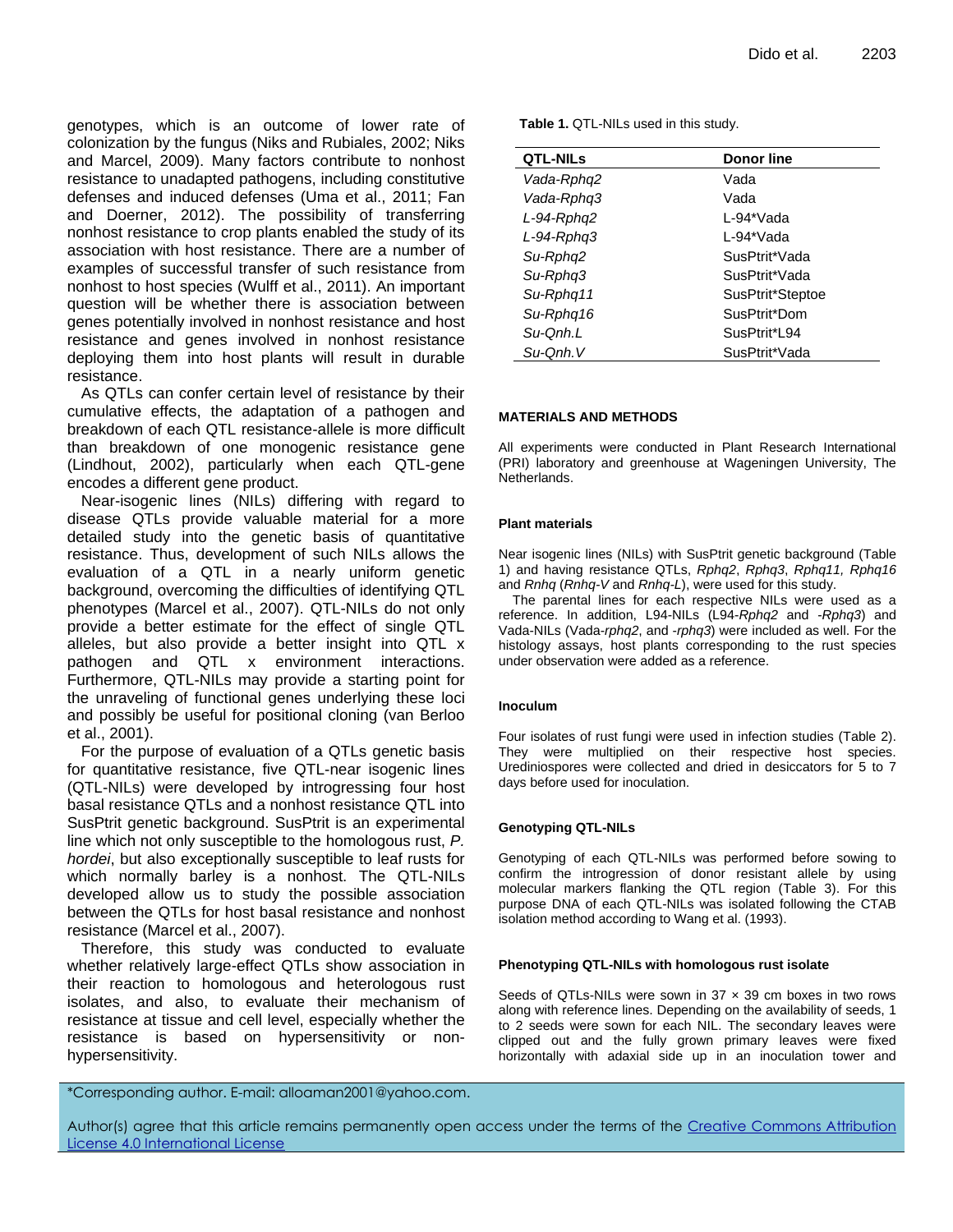|  | Table 2. Rust isolates used in this study. |  |  |  |
|--|--------------------------------------------|--|--|--|
|--|--------------------------------------------|--|--|--|

| <b>Pathogens</b>                | Host plant      | <b>Common name</b>      |
|---------------------------------|-----------------|-------------------------|
| P. hordei isolate 1.2.1         | Hordeum vulgare | Barley leaf rust        |
| P. hordei-murini                | H. murinum      | Wall barley leaf rust   |
| P. hordei-secalini              | H.secalinum     | Meadow barley leaf rust |
| P. triticina isolate "Flamingo" | T.aestivum      | Wheat leaf rust         |

**Table 3.** List of markers used in genotyping of QTL-NILs.

| Name(s)          | Chrom. | Type         | Tm $(^{\circ}C)$ | RE(s)             | <b>Linked QTL</b> | <b>Source</b>        |
|------------------|--------|--------------|------------------|-------------------|-------------------|----------------------|
| besV76P5D5AR     | 2H     | <b>ASPCR</b> | 56               |                   | Rphq2             |                      |
| k00345           | 2H     | <b>CAPS</b>  | 56               | Sdu I             | Rphq2             | Marcel et al., 2008  |
| scP15M51-204     | 2H     | <b>SCAR</b>  | 56               |                   | Rphq2             | Marcel et al., 2007  |
| ABG388           | 6H     | <b>CAPS</b>  | 58               | Nla III           | Rphq3             | Marcel et al., 2007  |
| <b>WBE201</b>    | 6H     | <b>CAPS</b>  | 58               | MnI I             | Rphq3             | Marcel et al., 2007  |
| GBM1212          | 6H     | <b>SSR</b>   |                  |                   | Rphq3             | Marcel et al., 2007  |
| HVM14            | 6H     | <b>SSR</b>   |                  |                   | Rphq3             | Marcel et al., 2007  |
| GBS0512          | 2H     | <b>CAPS</b>  | 58               | Aci I - (Hpy99 I) | Rphq11            | Marcel et al., 2007  |
| TC134748         | 2H     | <b>CAPS</b>  | 47               | $Apol = XapI$     | Rphq11            | Rice synteny         |
| GBM1062          | 2H     | <b>SSR</b>   | 55               |                   | Rphq11            | Marcel et al., 2007  |
| GBMS244          | 2H     | <b>SSR</b>   | 55               |                   | Rphq11            | Marcel et al., 2007  |
| <b>DsT-33</b>    | 5H     | <b>SCAR</b>  | 45               |                   | Rphq16            | Marcel et al., 2007  |
| Scsnp03275_2     | 5H     | <b>CAPS</b>  | 65               | <b>BgIII</b>      | Rphq16            | Marcel et al., 2007  |
| <b>GMS002</b>    | 5H     | <b>SSR</b>   |                  |                   | Rphq16            |                      |
| <b>MWG2031</b>   | 1H     | <b>CAPS</b>  | 55               | Mwo I             | Rnha              | Kikuchi et al, 2004  |
| SKT <sub>1</sub> | 1H     | <b>CAPS</b>  | 60               | Alu I             | Rnha              | Kikuchi et al., 2004 |
| <b>WBE101</b>    | 1H     | <b>CAPS</b>  | 52               | HpyCH4 IV         | Rnha              | Marcel et al., 2007  |
| GBM1303          | 1H     | <b>SSR</b>   |                  |                   | Rnha              | Marcel et al., 2007  |

inoculated with 3.5 g of freshly collected spores of *P. hordei* isolate 1.2.1 diluted 10 times with lycopodium spores to obtain uniform spore distribution. The inoculated boxes were placed in a humidity chamber to incubate the spores overnight for eight hours at 100% relative humidity in the dark at 18°C. After incubation, the inoculated boxes were transferred to a greenhouse compartment where the temperature is set at  $14 \pm 3^{\circ}$ C with 30 to 70% relative humidity. The experiment was carried out in two replications.

The latent period (LP) was measured one week after inoculation. The LP50S was then calculated with the following formula:

$$
LP50 = T1 + (T2 - T1) \times \frac{(N100 - 2 - N1)}{(N2 - N1)}
$$

T1 = the time just before 50% of the pustules are mature;  $T2 =$  the time just after 50% of the pustules are mature;  $N1$  = number of mature pustules at  $T_1$ ; N2 = number of mature pustules at  $T_2$ ;  $N100/2$  = half of the total mature pustules number.

To normalize the results, the relative latency period (RLP50S) was calculated relative to the LP50S of SusPtrit which set at 100.

#### **Phenotyping QTL-NILs with heterologous rust isolates**

The QTL-NILs were grown as described above except that in this case susceptible host plants were included. Ten to twelve days

after sowing, completely unfolded primary leaves were fixed horizontally with the adaxial side up, and inoculated with 10 mg of spores per box using a settling tower (Atienza et al., 2004). For each QTL-NIL and reference lines, two seedlings were inoculated of which one seedling was sampled for histological studies. The second seedling was used for macroscopic phenotyping. To avoid cross contamination of rusts, the settling tower and other tools were cleaned with 70% ethanol before and after use. Latency period (LP) was measured six days (*Phs*) and eight days (*Phm* and *P. triticina*) after inoculation. Additionally, the level of infection was quantified by estimating the following traits: Infection frequency (IF, pustules/cm<sup>2</sup>), flecks (F, non- sporulating infection sites/cm<sup>2</sup>), frequency of visible infection sites (VIF, IF/total amount of visible infection sites/ $cm^2$ ), and TotF (total amount of visible infection sites/cm<sup>2</sup>) by using a metal frame with 1 cm<sup>2</sup> window. RLP50S and Relative Infection Frequency (RIF) were calculated by setting the RLP50S and RIF of SusPtrit to 100 as stated above. Analysis of variance for both RLP50S and RIF was carried out using GenStat statistical software (11.1th edition). All genotypes were grown in one box and the experiment was carried out in two replications.

#### **Histological evaluation of pathogenesis**

Histology is the study of the microanatomy of cells and tissues of plants. It is commonly performed by examining cells and tissues under microscope. The specimen having been sectioned (cut into a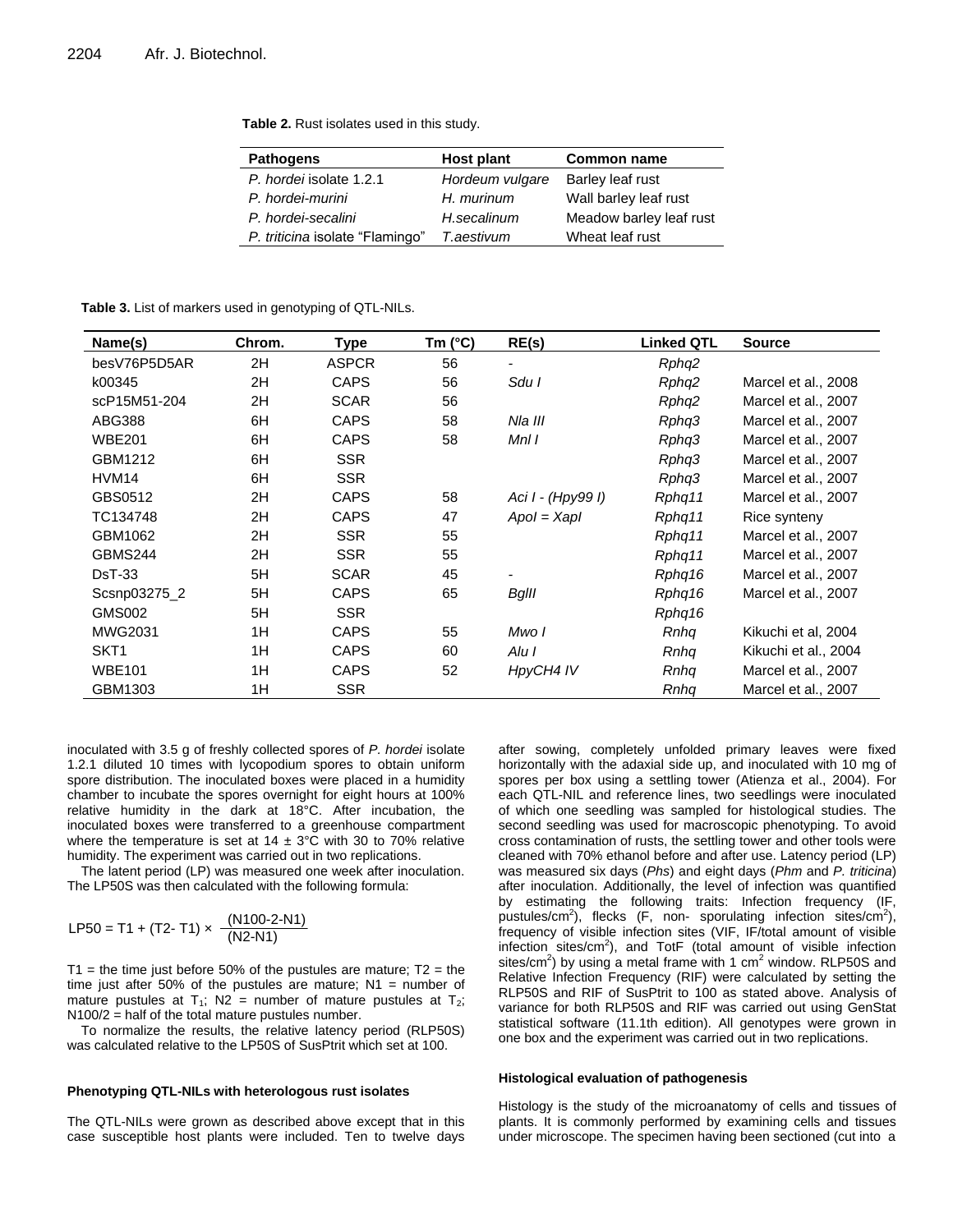

**Figure 1.** RLP50S of *P. hordei* isolated 1.2.1 on SusPtrit NILs and the reference lines at seedling stage (Source my own result of research data 2012).

thin cross section), stained, and mounted on a microscope slide.

#### **Preparation of leaf samples for fluorescence microscopy**

Seven days after inoculation, leaf segments of approximately 2 to 3 cm long cut out from the middle of primary leaf. These leaf segments were prepared as whole mount for fluorescence microscopy, except that Uvitex 2B (Ciba-Geigy) was used instead of Calcofluor. The leaf segments were immediately fixed and bleached by boiling for 1.5 min in a water bath in lactophenolethanol (1:2 v/v). After the leaves were bleached, the lactophenolethanol was poured off and they were washed once for 30 min in ethanol (50%) and in 0.05 N NaOH (2 g/l), respectively one after the other. The washed leaf segments were rinsed three times in water and soaked for 30 min in 0.1 M Tris/HCl buffer (pH 8.5). After 5 min of staining in a solution of 0.1% Uvitex in the same buffer, they were rinsed thoroughly for four times in water and then washed for 30 min in a solution of 25% glycerol. Finally, to prepare the slides, small drops of glycerol were added on the slide before the leaf samples were put along the longitudinal axis of the slide and the leaves samples were embedded on slide with the adaxial side facing up. Then the slide cover was carefully placed on the samples.

#### **Observation of infection units under UV-microscope**

For ease of inspection, different classes of infection units were set based on status of infection unit, where an infection unit is described as non-penetrating (NP), early aborted (EA) and established (Jafary et al., 2006). The detailed observation and scoring were done with a 10×10 and 40×10 magnification. The preparations were screened starting from one of the corners and moving horizontally along longitudinal axis of the leaves. The outmost stomata rows were excluded from observation to avoid possible border effects. Also overlapping and infection points close to air bubble were ignored. The infection hyphae were scored as "established" type (more than six haustorial mother cells) or "early aborted" type (having six or less haustorial mother cells). The data collected were analyzed using GenStat statistical software.

## **RESULTS AND DISCUSSION**

## **Effects of PR and nonhost resistance QTLs towards homologous rust** *P. hordei* **isolate 1.2.1**

QTL-NILs with PR and nonhost resistance QTLs had longer LP and RLP50S than susceptible check line, SusPtrit (Figure 1).

Against *P. hordei* isolate 1.2.1, *Rphq2*, *Rphq3, Rphq11*  and *Rphq16* significantly (P<0.05) increase the LP observed in Su-*Rphq2*, Su-*Rphq3,* Su-*Rphq11* and Su-*Rphq16* as compared to SusPtrit. The effect of *Rphq3* in the seedling stage was smaller than that of the other three partial resistant (PR) QTLs (Figure 1). This is in agreement with the previous studies (Qi et al., 1999; Marcel et al., 2007). On the other hand, the effects of non-host QTLs (both on Su*-Rnhq-L* and Su*-Rnhq-V*) were not statistically significant. However, they have positive effect on resistance towards *P. hordei*.

SusPtrit NIL with PR QTLs had longer LP than SusPtrit, indicating that, these QTLs contributed to the effect on PR. Furthermore, it had an effect on resistance in Vada and L94 NILs (Data not shown). On the other hand, *Rnhq* QTL on Su-*Rnhq-V* had relatively more positive effect on resistance than that of Su-*Rnhq*-L. Likewise, both Su-*Rnhq-V* and Su-*Rnhq*-L had higher RLP50S than SusPtrit, indicating that *Rnhq* had an effect towards homologous rust.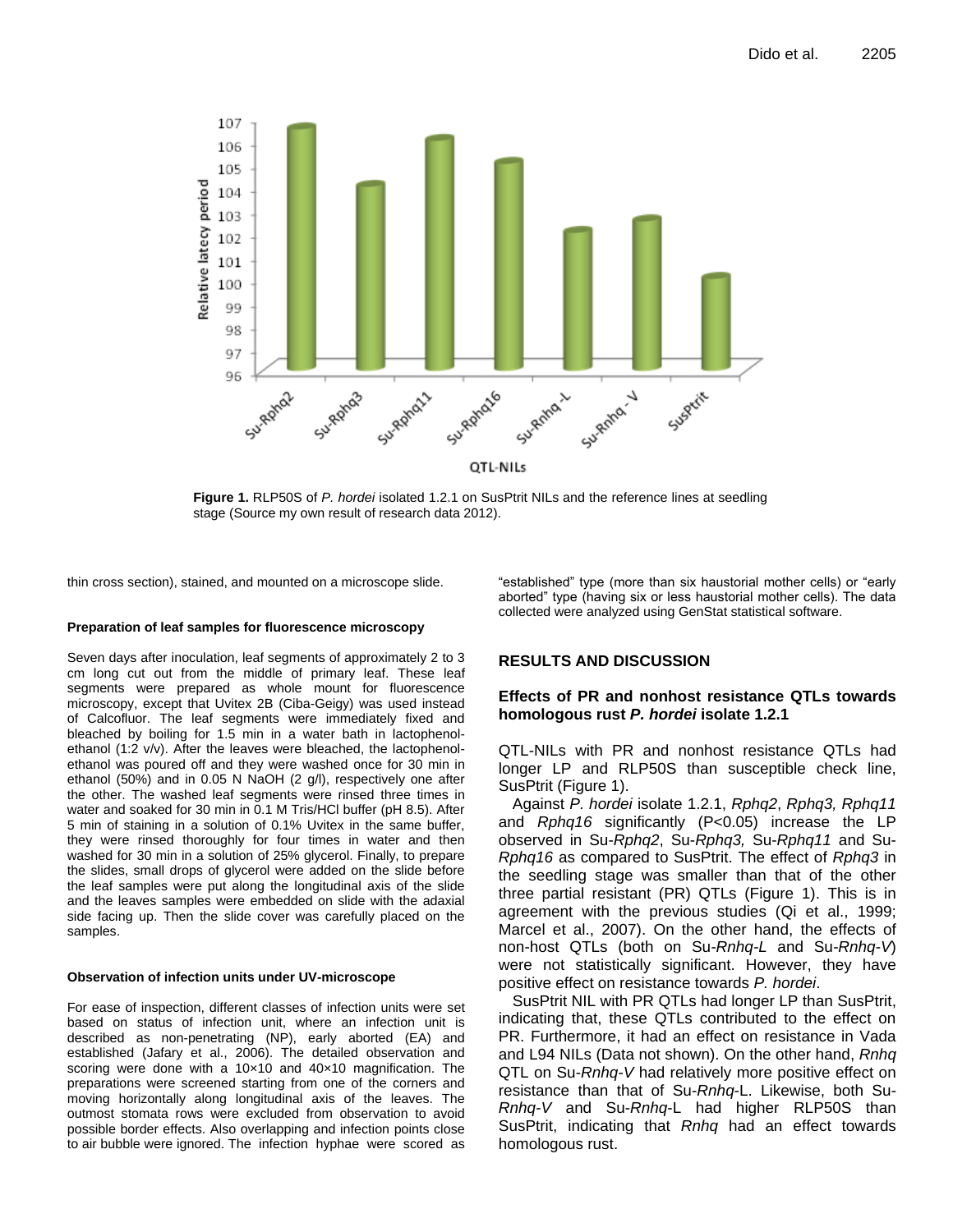| <b>QTL-NILs</b> | P. triticina (Flamingo) |                    |                     |                    |                    | P. hordei-murini   |                      |                     |                    | P. hordei-secalini |                     |                    |                   |                      |                    |
|-----------------|-------------------------|--------------------|---------------------|--------------------|--------------------|--------------------|----------------------|---------------------|--------------------|--------------------|---------------------|--------------------|-------------------|----------------------|--------------------|
|                 | <b>RLP</b>              | <b>RIF</b>         | <b>NP</b>           | EA                 | Est.               | <b>RLP</b>         | <b>RIF</b>           | <b>NP</b>           | EA                 | Est.               | <b>RLP</b>          | <b>RIF</b>         | <b>NP</b>         | EA                   | Est.               |
| Vada-rphq2      | $106.6^{ab}$            | 6.4 <sup>a</sup>   | $24.2^e$            | $69.5^{\circ}$     | 4.7 <sup>a</sup>   | $103.4^a$          | 9.1 <sup>a</sup>     | 15.4 <sup>cd</sup>  | 70.6 <sup>r</sup>  | 8.0 <sup>a</sup>   | $109.5^{\circ}$     | 4.6 <sup>a</sup>   | 17.3 <sup>a</sup> | 76.3 <sup>9</sup>    | 8.0 <sup>a</sup>   |
| Vada-rphq3      | $117.3^{d}$             | 7.2 <sup>a</sup>   | $24.5^{\circ}$      | 66.4               | 9.3 <sup>b</sup>   | $103.5^{\circ}$    | $11.0^a$             | 16.0 <sup>d</sup>   | 73.8 <sup>ef</sup> | 10.6 <sup>b</sup>  | $114.1^c$           | $15.2^{b}$         | $15.5^a$          | $74.1^{fg}$          | $10.4^{bc}$        |
| L94-Rphq2       | 113.9 <sup>cd</sup>     | 38.8 <sup>b</sup>  | 14.0 <sup>bcd</sup> | 48.0 <sup>e</sup>  | 19.8 <sup>c</sup>  | 104.7 <sup>a</sup> | 30.0 <sup>b</sup>    | $11.7^{bc}$         | 68.9 <sup>e</sup>  | 10.0 <sup>ab</sup> | $103.7^{ab}$        | $42.5^{\text{de}}$ | 12.0 <sup>a</sup> | 70.0 <sup>ef</sup>   | 9.0 <sup>ab</sup>  |
| $L94-Rphq3$     | $108.0^{bc}$            | $33.4^{b}$         | $12.0^{bc}$         | 39 <sup>d</sup>    | $24.5^{\circ}$     | $103.3^{a}$        | 55.9 <sup>e</sup>    | 11.7 <sup>bc</sup>  | $59.6^\circ$       | 14.3 <sup>c</sup>  | $102.7^{ab}$        | $32.6^\circ$       | $11.0^a$          | $64.5$ <sup>de</sup> | 12.3 <sup>cd</sup> |
| Su-Rphq2        | $106.5^{ab}$            | $37.8^{b}$         | 16.0 <sup>cd</sup>  | 34.5 <sup>cd</sup> | $24.5^{\circ}$     | $104.5^a$          | 30.3 <sup>b</sup>    | 14.7 <sup>cd</sup>  | 56.1 <sup>cd</sup> | 14.8 <sup>c</sup>  | $104.9^{b}$         | $31.2^{\circ}$     | 14.6 <sup>a</sup> | 63.3 <sup>d</sup>    | 12.0 <sup>cd</sup> |
| Su-Rphq3        | $106.0^{ab}$            | $55.8^{\circ}$     | 17.0 <sup>d</sup>   | $31.5^{bc}$        | 25.8 <sup>de</sup> | 10.9 <sup>a</sup>  | 39.7 <sup>cd</sup>   | 12.3 <sup>bcd</sup> | 56.0 <sup>cd</sup> | 15.9 <sup>cd</sup> | 102.0 <sup>ab</sup> | $29.4^\circ$       | $12.5^a$          | $56.3^\circ$         | $14.7^e$           |
| Su-Rphq11       | $106.4^{ab}$            | $57.7^{\circ}$     | 16.0 <sup>cd</sup>  | $32.3^{bc}$        | 25.9 <sup>de</sup> | $104.2^a$          | $31.2^{bc}$          | 13.2 <sup>bcd</sup> | $52.7^{\circ}$     | $17.2^d$           | $104.0^{ab}$        | 39.1 <sup>d</sup>  | 14.5 <sup>a</sup> | 57.0 <sup>c</sup>    | 13.9 <sup>de</sup> |
| Su-Rphq16       | $104.4^{ab}$            | $63.0^\circ$       | 15.0 <sup>cd</sup>  | 28.0 <sup>b</sup>  | $28.5^{\circ}$     | $102.4^a$          | 40.7 <sup>d</sup>    | 14.3 <sup>cd</sup>  | $45.2^{b}$         | 20.3 <sup>e</sup>  | $102.2^{ab}$        | 40.8 <sup>be</sup> | 14.0 <sup>a</sup> | $55.5^{\circ}$       | $15.1^e$           |
| Su-Rnhq-L       | 100.6 <sup>a</sup>      | $64.2^{\circ}$     | 10.0 <sup>ab</sup>  | $22.5^a$           | 33.7               | $103.2^a$          | 55.3 <sup>e</sup>    | 10.3 <sup>ab</sup>  | $37.8^{a}$         | 26.1               | 102.0 <sup>ab</sup> | 57.1               | 9.0 <sup>a</sup>  | $39.8^{b}$           | $25.6^9$           |
| Su-Rnhq-V       | $102.6^{ab}$            | $64.2^{\circ}$     | 13.0 <sup>bcd</sup> | 30.0 <sup>bc</sup> | $28.3^e$           | $103.0^a$          | $44.5^\circ$         | 12.2 <sup>bcd</sup> | $38.5^a$           | $24.7^{\circ}$     | 102.9 <sup>ab</sup> | 45.7 <sup>e</sup>  | 12.0 <sup>a</sup> | $43.2^{b}$           | 22.4               |
| <b>SusPtrit</b> | 100.0 <sup>a</sup>      | 100.0 <sup>d</sup> | 7.0 <sup>a</sup>    | $21.0^a$           | $36.0^{\circ}$     | 100.0 <sup>a</sup> | $100.0$ <sup>1</sup> | 7.0 <sup>a</sup>    | $34.2^a$           | 29.7 <sup>9</sup>  | $100.0^a$           | 100.0 <sup>9</sup> | $11.2^a$          | 26.4 <sup>a</sup>    | 30.9 <sup>h</sup>  |
| Mean            | 106.6                   | 50.0               | 15.3                | 38.4               | 23.7               | 103.6              | 40.7                 | 12.6                | 54.5               | 17.4               | 104.1               | 41.5               | 13.1              | 56.9                 | 15.8               |
| CV(%)           | 2.8                     | 7.6                | 13.4                | 6.4                | 5.5                | 1.8                | 10.1                 | 14.0                | 6.2                | 5.3                | 1.9                 | 6.2                | 15.4              | 4.5                  | 6.9                |
| LSD (5%)        | 6.6                     | 8.9                | 4.5                 | 5.4                | 2.9                | 4.0                | 9.0                  | 3.9                 | 4.3                | 2.0                | 4.5                 | 6.0                | 4.4               | 5.7                  | 2.3                |

**Table 4.** Mean relative latency period (RLP), relative infection frequency (RIF), percentage of non-penetrating (NP), early aborted (EA) and established (Est.) infection units by *P. triticina, P. hordei-murini* and *P. hordei-secalini* of tested lines.

# **Effects of PR and nonhost resistance QTLs towards heterologous rust isolates**

The macroscopic observation revealed that all SusPtrit NILs had lower RIF and longer LP as compared to SusPtrit. The RIF of SusPtrit NILs with PR QTLs ranges from 38% (Su-*Rphq2*) to 63% (Su-*Rphq16*) on seedlings infected by *P. triticina*. As shown in Table 4, lower RIF were observed in lines with *Rphq2*. Nonhost resistance QTLs, showed nonhost resistance on Su-*Rnhq-V,*  having 45% RLF for both *Phm* and *Phs,* while the percentage was the same with Su-*Rnhq-L* for *P. triticina*.

Concerning, microscopic observations, the distribution of infection units type based on counting of >50 infection units per plant revealed differences between QTL-NILs and SusPtrit for *P. triticina, Phs,* and *Phm*. These differences could be in proportion of NP, EA, formation of sporogenic tissue and colony size.

On the SusPtrit NILs it was observed that the percentage of non-penetrating (NP) infection units (this non-penetration of infection units was recognized by the absence of substomatal vesicle (SSV)) of *P. triticina* and *Phm* on average, were almost twice as high as in the susceptible line, SusPtrit. For *Phs* on the other hand, the percentage of NP infection units showed no significant differences (Table 4). Higher percentage of NP was observed in Su-*Rphq3* for *P. triticina*, while for *Phm* and *Phs* higher values were in Su-*Rphq2.* In case of nonhost SusPtrit NILs, Su-*Rnhq-V* had higher percentage of NP than that of Su-*Rnhq-L* for the three rusts species tested (Table 4).

Of the four infection unit classes studied in this experiment, it seems that EA and established

infection units appeared to be the parameters with the largest contrasts between lines to see the existing variation among the NILs containing PR QTLs (*Rphq2, Rphq3, Rphq11, Rphq16*), nonhost QTL (*Rnhq-*V and *Rnhq-*L) and susceptible line, SusPtrit. Thus, higher proportions of EA were observed on NILs containing *Rphq2* QTL except in Vada-*rphq3*, for all inappropriate rust species. The occurrence of large proportions of early abortion (EA) combined with host cell necrosis has been reported as a typical feature of nonhost reaction. On non-host plant, infection units are arrested between formation of haustorial mother cell (HMC) and first haustoria often accompanied with limited cell collapse. In nonhost resistance analysis of *Arabidopsis* to *Phytophthora infestans* infection, penetrated epidermal cells with rapid hypersensitive response was observed, although no symptoms could be detected (Huitema et al.,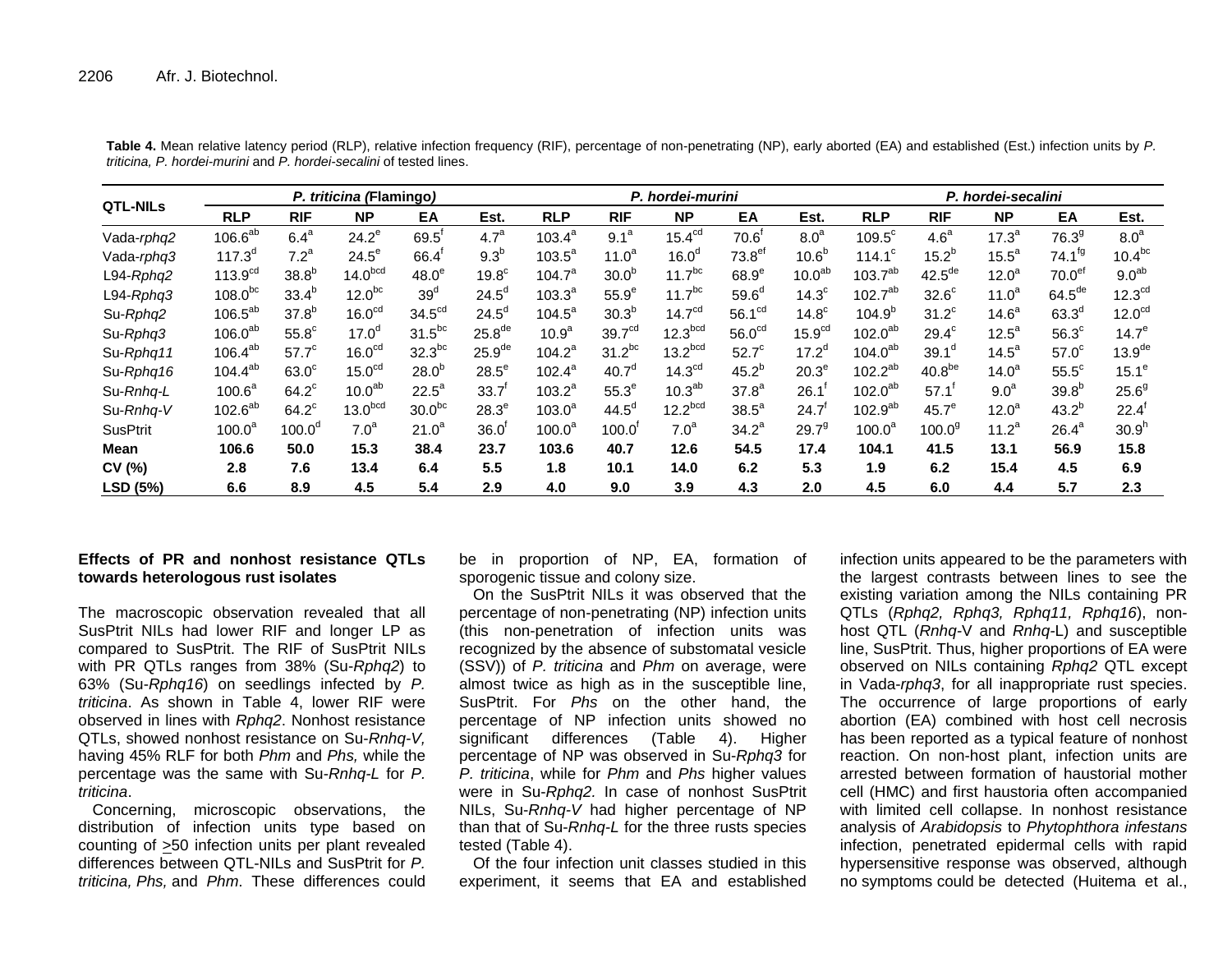| <b>Parameter</b>            | <b>RLP Ph</b> | RIFPt   | <b>EAPt</b> | <b>RIFPhs</b> | <b>EAPhs</b> | <b>RIFPhm</b> | <b>EAPhm</b> |
|-----------------------------|---------------|---------|-------------|---------------|--------------|---------------|--------------|
| RLP P. hordei isolate 1.2.1 | 1.00          |         |             |               |              |               |              |
| RIF P. triticina Flamingo'  | $-0.81$       | 1.00    |             |               |              |               |              |
| EA P. triticina Flamingo'   | 0.85          | $-0.84$ | 1.00        |               |              |               |              |
| RIF P. hordei-secalini      | $-0.87$       | 0.93    | $-0.86$     | 1.00          |              |               |              |
| EA P. hordei-secalini       | 0.94          | $-0.91$ | 0.90        | $-0.93$       | 1.00         |               |              |
| RIF P. hordei-murini        | $-0.92$       | 0.94    | $-0.86$     | 0.98          | $-0.92$      | 1.00          |              |
| EA P. hordei-murini         | 0.81          | $-0.79$ | 0.87        | $-0.80$       | 0.91         | $-0.76$       | 1.00         |

**Table 5.** Correlation coefficients (*r*) among infection parameters measured from four rust fungi.

RLP = relative latency period; RIF = relative infection frequency; EA = percentage of early abortion.

2003). Therefore, HR that cannot be detected on visual symptoms may be observed at the single cell level in Type I NHR, which is probably related to low infection probability and an extremely rapid HR on non-host plants.

The established colonies were classified according to their phase of development into two categories, namely, those with sporogenic tissues (WST) and without sporogenic tissues (WOST). There is a significant variation between QTL-NILs and reference line, in proportion of established infection units with and without sporogenic tissues at seven days after inoculation (Data not shown).

Significantly larger proportions of established colonies with sporogenic tissues were observed in SusPtrit as compared to SusPtrit NILs with PR and non-host QTLs. Microscopical observations made in this study on the mechanism of non-host resistance confirm that for a large part of the resistance is pre-haustorial. Large proportions of colonies were arrested before HMC formation (Table 4). From all tested NILs, lower percentages of established infection units (*P. triticina* 49.0%, *Phm* 29.5% and *Phs* 23.6%) were observed in NIL with *Rphq2*.

In NILs with *Rnhq* (Su-*Rnhq-V* and Su-*Rnhq-L*), the proportions of established colonies with sporogenic tissues were lower than in SusPtrit infected with all three inappropriate rust species, while the percentage is higher than that of SusPtrit for established colonies without sporogenic tissues (Data not shown).

# **Correlations between measured components of resistances for tested rusts**

The association in prehaustorial resistance was quantified by calculating correlation coefficients (*r*) among the infection parameters measured for partial resistance and nonhost resistance. Higher negative correlation was observed between RLP of *P. hordei* isolate 1.2.1 and RIF of *P. triticina, Phm* and *Phs*, indicating that some of the genes for resistance to these rusts are either linked or have pleiotropic effects. The higher negative correlation was also observed between parameters measured from those tested inappropriate rust fungi (Table 5).

Furthermore, the higher positive correlation  $(r = 0.81)$  to

0.94) was also observed between RLP of *P. hordei* isolate 1.2.1 and EA of *P. triticina* isolate "Flamingo", *Phm* and *Phs* (Table 5). Correlation between RIF of *P. triticina* isolate "Flamingo" and RIF of *Phm* and *Phs* was also higher. Higher positive association was observed between different parameters measured (RLP, RIF, and EA), indicating that there is a possible association between partial resistance quantitative trait loci and nonhost resistance quantitative trait loci. As stated in Qi et al. (1998, 1999), Niks et al. (2000) and Jafary et al. (2006), this significant association between parameters for PR to *P. hordei* and the loci for resistance to heterologous rusts revealed that these two traits are associated with each other.

# **Conclusion**

The result of current study illustrated that PR QTLs, *Rphq2, Rphq3, Rphq11 and Rphq16* and the non-host resistances QTL, Rnhq, in barley, have effects on both partial resistance towards homologous leaf rust and nonhost resistance towards heterologous leaf rusts. Furthermore, higher positive correlation was observed between parameter of relative latent period in seedling stage and proportion of early abortion at infection sites, which indicated that there is a possible association between partial resistance QTLs and non-host resistance QTLs.

# **Conflict of Interests**

The authors have not declared any conflict of interests.

# **ACKNOWLEDGMENTS**

This work is part of M.Sc. thesis of the senior author. The study was financially supported by Netherlands Fellowship Program (NFP-AP).

# **REFERENCES**

Atienza SG, Jafary H, Niks RE (2004). Accumulation of genes for